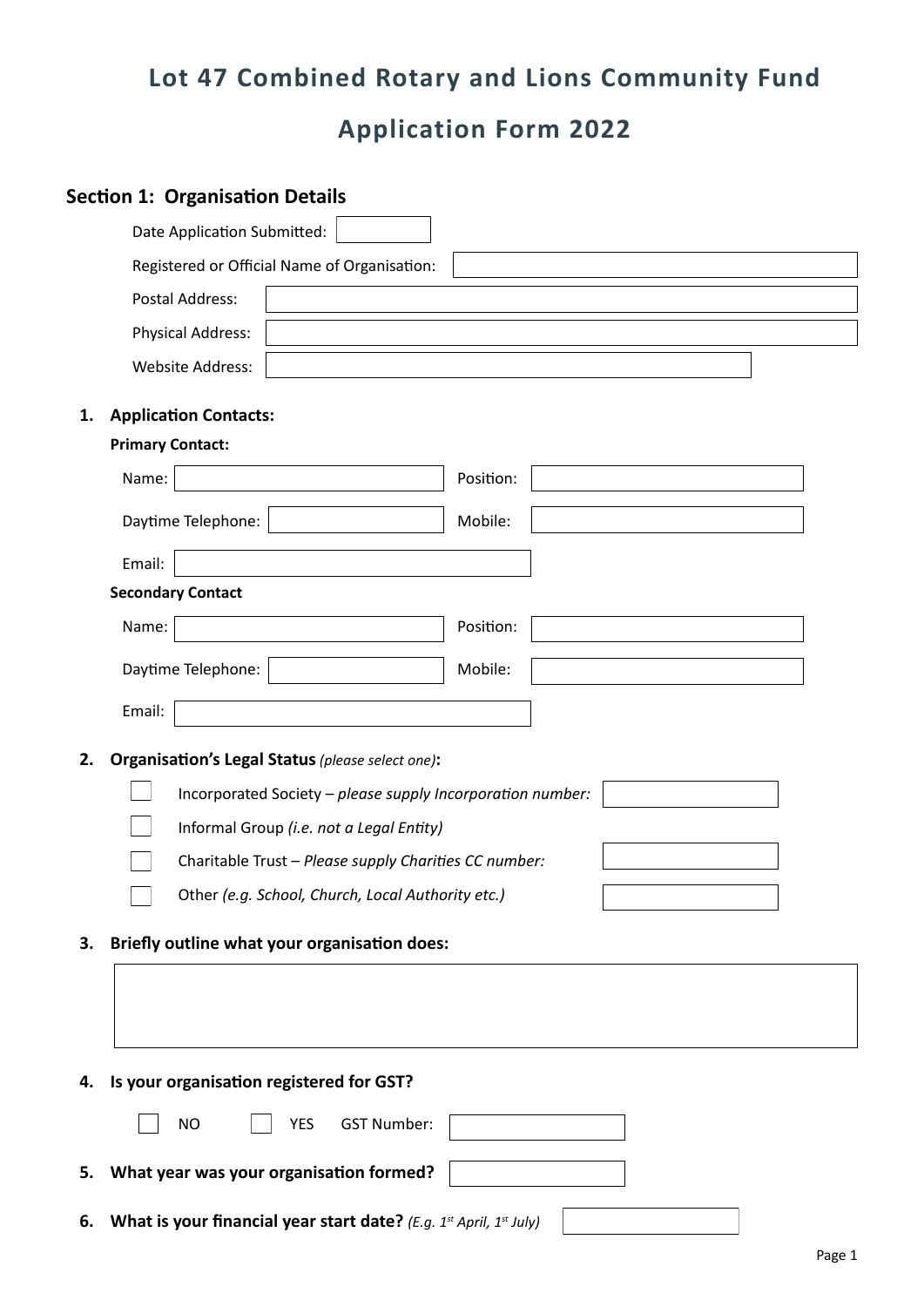| How many members does your organisation have? (Total Number): |             |  |  |  |  |  |  |  |  |
|---------------------------------------------------------------|-------------|--|--|--|--|--|--|--|--|
| 8. How many people are involved in running your organisation? |             |  |  |  |  |  |  |  |  |
| Paid Part-Time Staff:<br>Paid Full-Time Staff:                | Volunteers: |  |  |  |  |  |  |  |  |

## **Section 2: Tell Us About The Project/Event You Are Planning**

**9. Please briefly describe your Project/Event:**

| 10. Financials |                                                                                 |  |  |  |  |
|----------------|---------------------------------------------------------------------------------|--|--|--|--|
|                | Amount Requested: \$                                                            |  |  |  |  |
|                | Total Project/Event Costs (or total budgeted expenses): \$                      |  |  |  |  |
|                | 11. Has your organisation applied for funding for this project elsewhere?       |  |  |  |  |
|                | YES.<br><b>NO</b>                                                               |  |  |  |  |
|                | If yes, when, where and what was the outcome?                                   |  |  |  |  |
|                |                                                                                 |  |  |  |  |
|                |                                                                                 |  |  |  |  |
|                |                                                                                 |  |  |  |  |
|                |                                                                                 |  |  |  |  |
|                | 12. When will your Project/Event take place (please provide dates if possible): |  |  |  |  |
|                |                                                                                 |  |  |  |  |

## **13. Where will it take place:**

**14. What is the primary demographic that this grant will support:**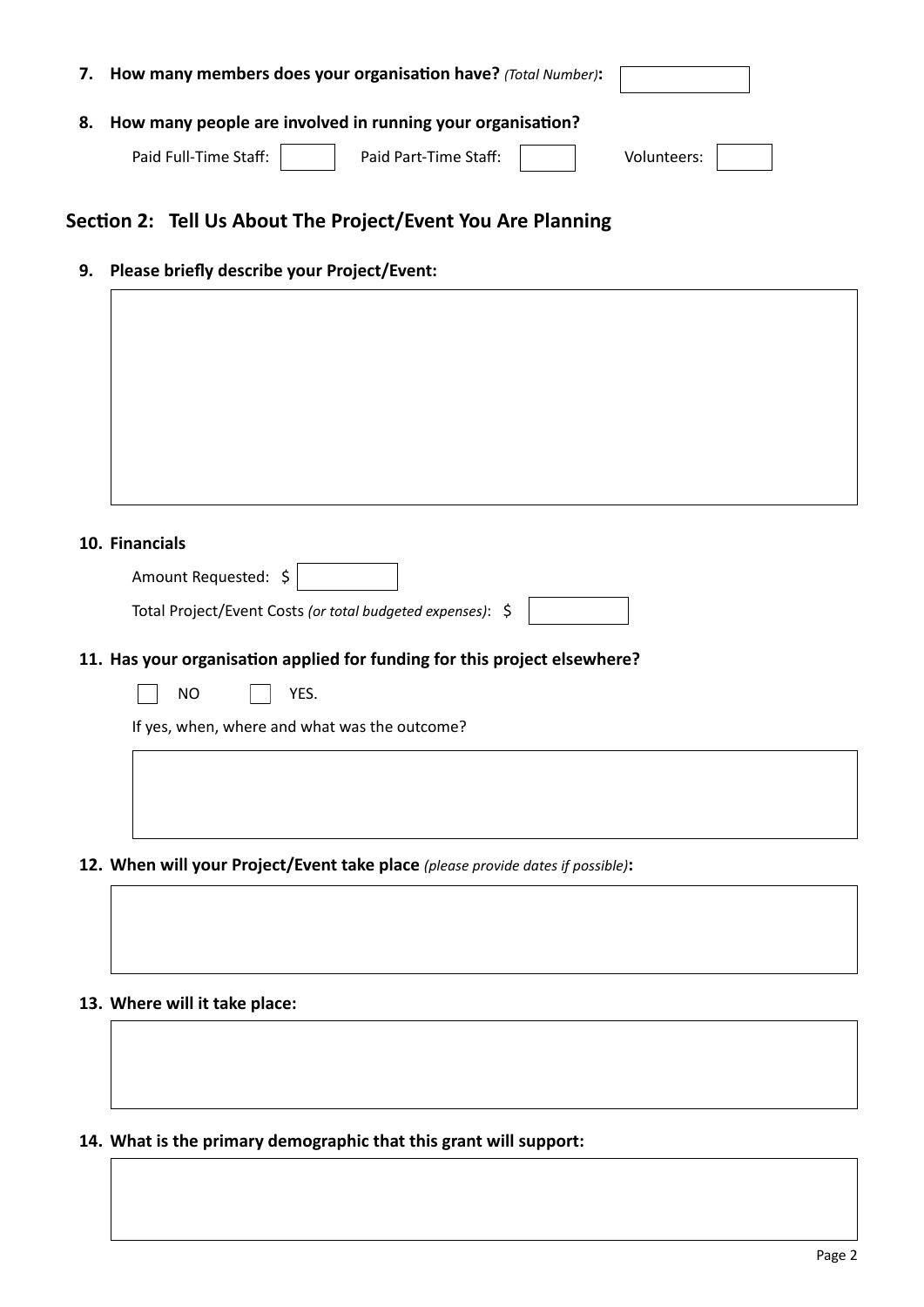#### **15. Incurred Costs**

Has your organisation incurred costs for the project already?

NO **T**YES

If yes, please provide details. For example, design and development phase of the project, feasibility studies, consents, hearings,consultations, etc.

#### **16. Contingency Plan**

What contingency plan does your organisation have in place if this application is unsuccessful or if reduced funding is approved?

#### **17. Estimates and Quotes**

Has your organisation sought estimates or quotes e.g. hire of equipment, venue, consents, resources etc. (if applicable)?



YES – Please attach copies. We prefer you to have at least two quotes for significant expenditure.

NO

If yes, which supplier(s) have you selected, the reason(s) for the selection, and, if only one quote, the reasons why:

#### **18. Funding Tagging**

If the application is successful, will the Lot 47 Combined Rotary and Lions Community Fund be tagged to a specific component of the budget? If so please describe: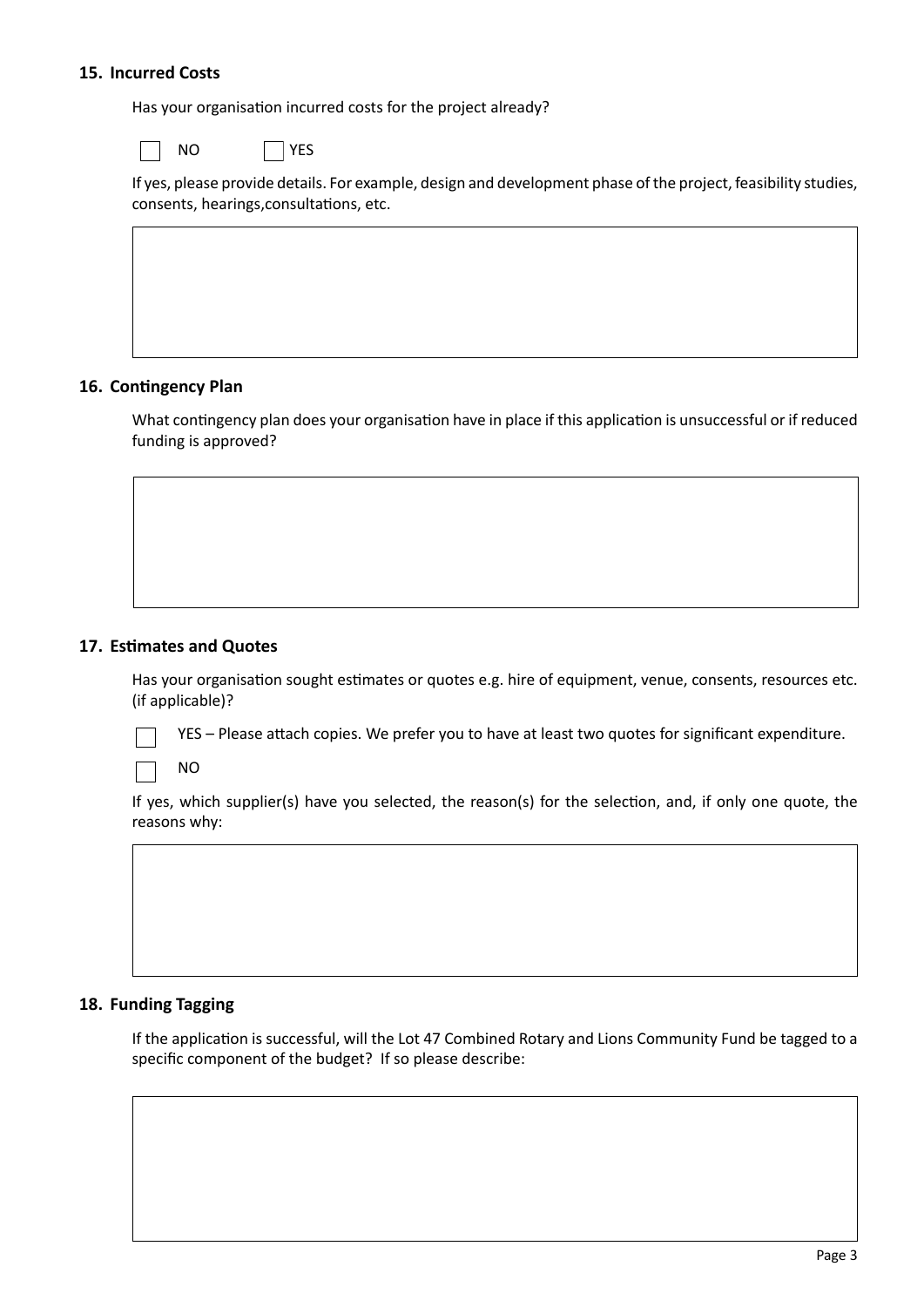## **Section 3: Project/Event Budget**

#### **19. Project Budget:**

It is important to ensure that TOTAL COSTS equals TOTAL FUNDING. The budget that you provide should only include the figures relating to this application for a project your organisation provides or plans to provide in the Cromwell and surrounds region, not those of your organisation/group's national body.

"Funds raised to date", means funds raised by way of fundraising activities already undertaken by your organisation (i.e. cake stalls, raffles etc.) and funding already received/confirmed from other Trusts and Funders.

"Funds still to be raised" means fundraising activities your organisation is planning to undertake and what you anticipate being able to raise, and funding applications which will be, or have already been submitted, but an outcome has yet to be advised.

#### **20. Goods and Services Tax**

If your organisation **is registered** for GST, please ensure the figures below are **GST Exclusive.**

If your organisation **is not registered** for GST, please ensure the figures below are **GST Inclusive.**

#### **21. Project Budget**

Figures below must be in whole dollars (i.e. do not include cents). Do not include voluntary time or any donated goods or materials. This budget is for *Actual* costs only. If space below is limiting – please attach a separate spreadsheet containing the same detail. **Note:** Total Expenses must equal Total Income.

| <b>Project Costs / Expenditure</b>                   |              | <b>Sources of Funding/Fundraising Income</b>                                        |                     |  |  |
|------------------------------------------------------|--------------|-------------------------------------------------------------------------------------|---------------------|--|--|
| Actual Expense Items (provide detailed<br>breakdown) | Amount<br>\$ | Funds raised to date (source of funding)                                            | <b>Amount</b><br>\$ |  |  |
|                                                      |              |                                                                                     |                     |  |  |
|                                                      |              |                                                                                     |                     |  |  |
|                                                      |              |                                                                                     |                     |  |  |
|                                                      |              |                                                                                     |                     |  |  |
|                                                      |              |                                                                                     |                     |  |  |
|                                                      |              |                                                                                     |                     |  |  |
|                                                      |              | Funds still to be raised (please include the date you expect<br>to hear a decision) |                     |  |  |
|                                                      |              |                                                                                     |                     |  |  |
|                                                      |              |                                                                                     |                     |  |  |
|                                                      |              |                                                                                     |                     |  |  |
|                                                      |              |                                                                                     |                     |  |  |
|                                                      |              |                                                                                     |                     |  |  |
| <b>Total Actual Expenses:</b>                        |              | <b>Total Actual Income:</b>                                                         |                     |  |  |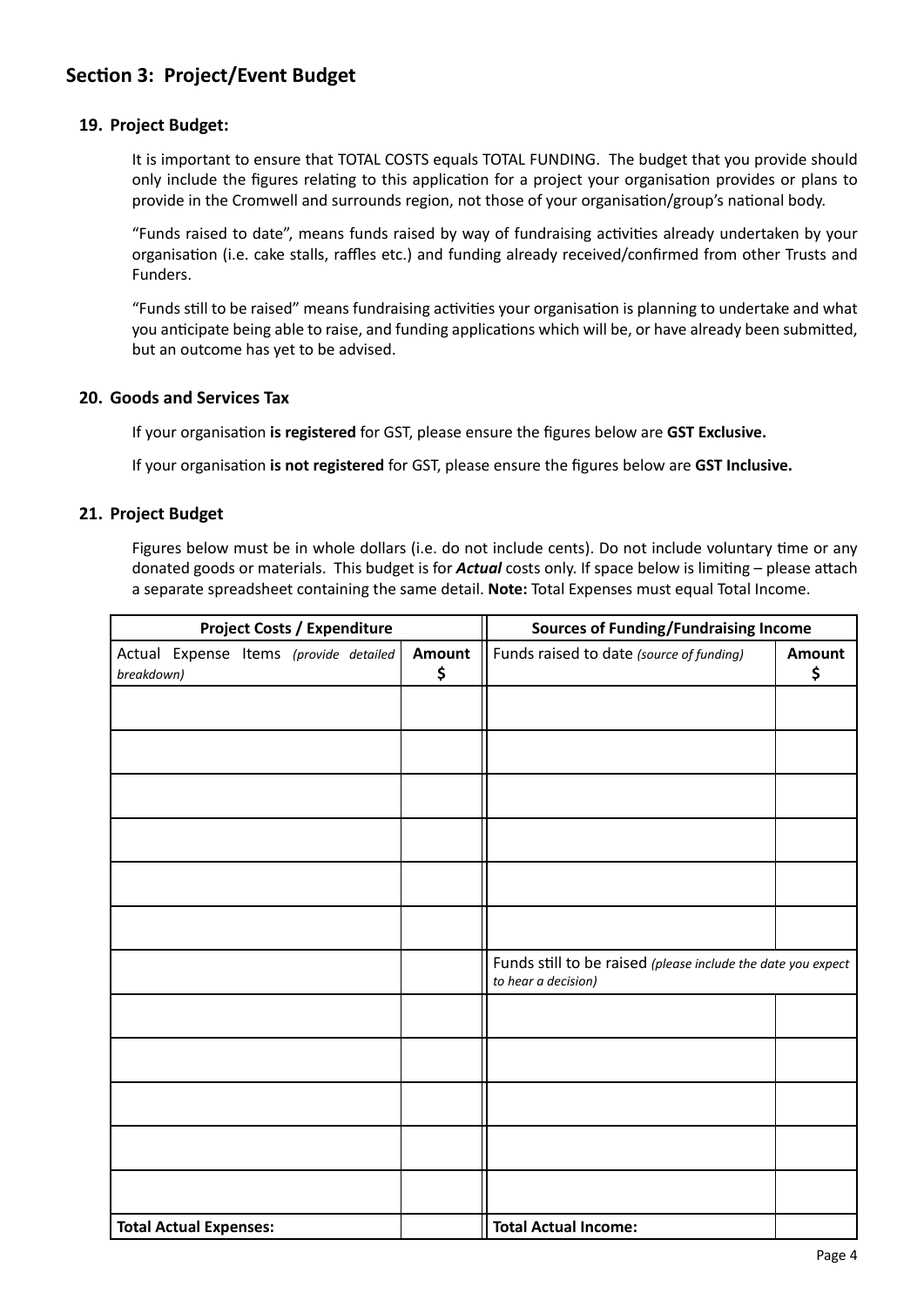#### **22. Voluntary / In Kind Contributions**

"Voluntary / In Kind Contributions" means voluntary labour @ \$21.20 per hour (minimum adult wage), equipment loaned free of charge, donated goods and materials etc. Please outline the number of volunteers and approximate number of hours contributed in total and the value of any donated materials etc.

| <b>Voluntary / In Kind Contributions</b>        | Amount \$ |
|-------------------------------------------------|-----------|
|                                                 |           |
|                                                 |           |
|                                                 |           |
|                                                 |           |
|                                                 |           |
|                                                 |           |
|                                                 |           |
|                                                 |           |
| <b>Total Voluntary / In Kind Contributions:</b> |           |

#### **23. Reserves**

What level of reserves, if any, does your organisation have at the time of this application. Please include cash balances and investments. Reserves: \$

If reserves cannot be used, please provide an explanation of why:

#### **Section 4: Required Documentation**

The following documents should accompany grant applications if applicable. *(Please indicate using check-boxes where you have enclosed documentation)*

Please provide your number of Incorporation or Charities Services number on page 1.

A copy of your organisation's 2020/21, prepared, reviewed or audited financial statements. Including a copy of the profit and loss and current balance sheet for the 2021/22 year to date.

Signed resolution or certified extract from the minutes of a meeting confirming your organisation's resolution to apply to the Lot 47 Combined Rotary and Lions Community Fund, including the amount being applied for. This must be signed by two principal office bearers of your organisation.

If you would like to submit supporting documents, these can include:

- Letters of Support
- Data or Statistics
- Correspondence from other Organisations consulted or collaborated with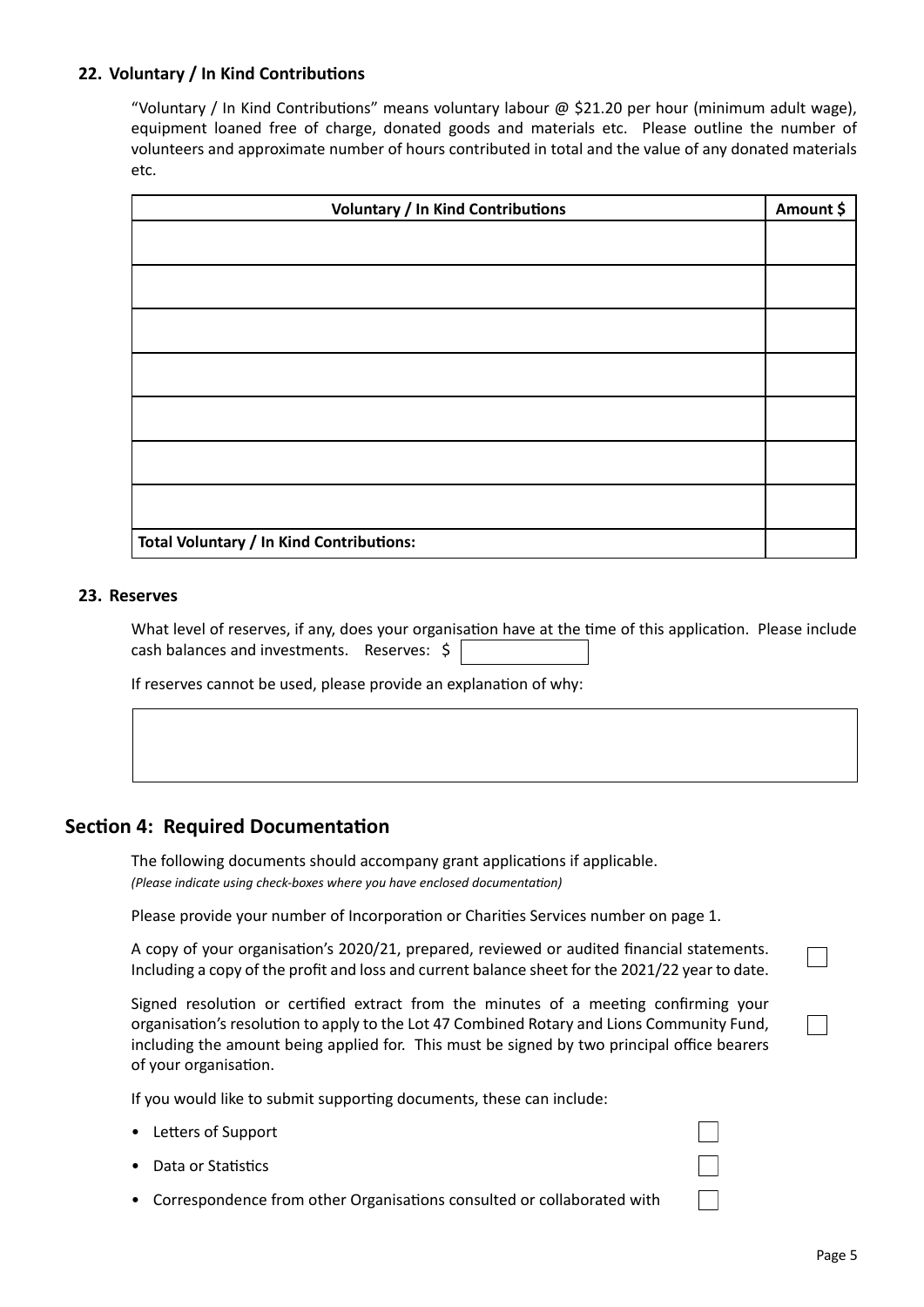## **Section 5: Application Process and Time-line**

Cut off date for your application is 31<sup>st</sup> May 2022.

The application will be assessed by a combined Lions and Rotary working group during June.

The selected applications will be submitted to the individual Rotary and Lions Boards for pre-approval on the 8th July.

The selected applications will then be sent to the Lot 47 Charities Trust for final review and approval.

Applicants should be advised of the outcome of their application by the end of July 2022.

### **Section 6: Declaration Authorisation**

This declaration and authorisation relates to information in this application that the Lot 47 Combined Rotary and Lions Community Fund may hold about your organisation now or in the future.

We hereby declare that we are authorised to submit this application and that any grant received will be used for the purpose for which it was approved.

This application has the formal approval of our Committee/Board or controlling body.

We authorise the Lot 47 Combined Rotary and Lions Community Fund to use this information for the purposes of administration and consideration of this application.

We authorise the Lot 47 Combined Rotary and Lions Community Fund to make any enquiries of any third parties (which may involve discussing information contained in this application) or undertake audits of your organisation in connection with this application.

We hereby declare that the project/event has not been started or financially committed to.

We hereby declare that the information provided in this application is true and factual, to the best of our knowledge.

We hereby agree that the Lot 47 Combined Rotary and Lions Community Fund may make public the name of our organisation and the amount of the grant approved if this application is successful, including the use of any photographs provided by our organisation, and disclose any information to other funding agencies.

The organisation will comply with any reasonable request from the Lot 47 Combined Rotary and Lions Community Fund to monitor performance and accountability.

We acknowledge that any decision made by the Lot 47 Combined Rotary and Lions Community Fund is final and no correspondence will be entered into.

We acknowledge that if this application is incomplete in any respect, the entire application will be returned to you for completion, thus delaying any decision.

The applicant understands that grants are only made when the grant committee is of the opinion that the completion of the project will be certain. This means, for the avoidance of doubt, any funding required over and above this grant is guaranteed by the applicant to enable the project to be completed. In the event the applicant cannot provide evidence that any extra funding is not guaranteed, the application will be declined.